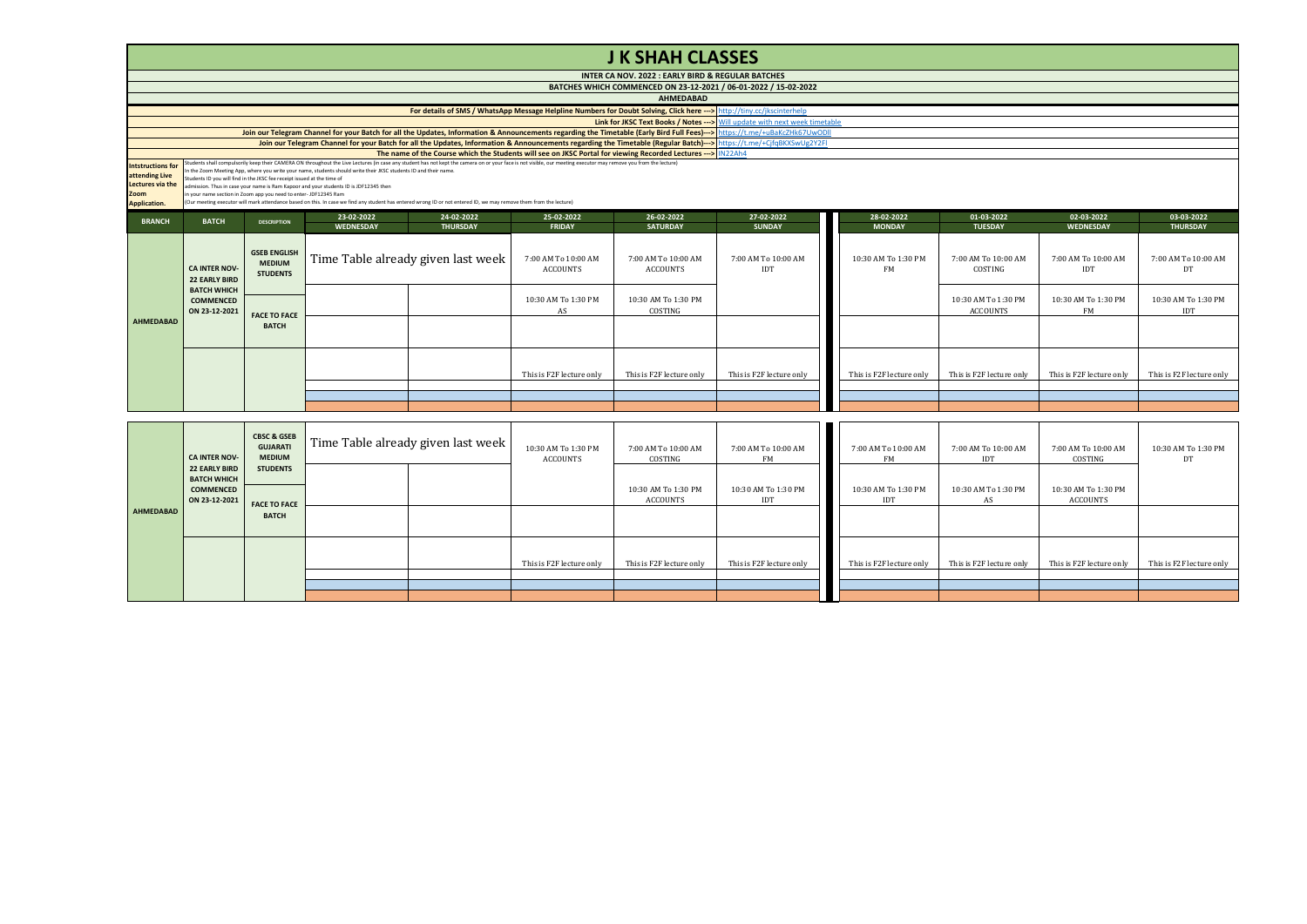## **J K SHAH CLASSES**

|                     | INTER CA NOV. 2022 : EARLY BIRD & REGULAR BATCHES                                                                                                                                                                                                                                                                                               |                                                                         |                                                                                                                                                                    |                 |               |                                                                                                                        |               |               |                |            |                 |  |  |
|---------------------|-------------------------------------------------------------------------------------------------------------------------------------------------------------------------------------------------------------------------------------------------------------------------------------------------------------------------------------------------|-------------------------------------------------------------------------|--------------------------------------------------------------------------------------------------------------------------------------------------------------------|-----------------|---------------|------------------------------------------------------------------------------------------------------------------------|---------------|---------------|----------------|------------|-----------------|--|--|
|                     | BATCHES WHICH COMMENCED ON 23-12-2021 / 06-01-2022 / 15-02-2022                                                                                                                                                                                                                                                                                 |                                                                         |                                                                                                                                                                    |                 |               |                                                                                                                        |               |               |                |            |                 |  |  |
|                     | <b>AHMEDABAD</b>                                                                                                                                                                                                                                                                                                                                |                                                                         |                                                                                                                                                                    |                 |               |                                                                                                                        |               |               |                |            |                 |  |  |
|                     |                                                                                                                                                                                                                                                                                                                                                 |                                                                         |                                                                                                                                                                    |                 |               | For details of SMS / WhatsApp Message Helpline Numbers for Doubt Solving, Click here ---> http://tiny.cc/jkscinterhelp |               |               |                |            |                 |  |  |
|                     | <b>Link for JKSC Text Books / Notes ---&gt;</b> Will update with next week timetable                                                                                                                                                                                                                                                            |                                                                         |                                                                                                                                                                    |                 |               |                                                                                                                        |               |               |                |            |                 |  |  |
|                     | Join our Telegram Channel for your Batch for all the Updates, Information & Announcements regarding the Timetable (Early Bird Full Fees)---> https://t.me/+uBaKcZHk67UwODII                                                                                                                                                                     |                                                                         |                                                                                                                                                                    |                 |               |                                                                                                                        |               |               |                |            |                 |  |  |
|                     | Join our Telegram Channel for your Batch for all the Updates, Information & Announcements regarding the Timetable (Regular Batch)---> https://t.me/+CjfqBKXSwUg2Y2FI                                                                                                                                                                            |                                                                         |                                                                                                                                                                    |                 |               |                                                                                                                        |               |               |                |            |                 |  |  |
|                     | The name of the Course which the Students will see on JKSC Portal for viewing Recorded Lectures --- > IN22Ah4<br>Intstructions for Students shall compulsorily keep their CAMERA ON throughout the Live Lectures (in case any student has not kept the camera on or your face is not visible, our meeting executor may remove you from the lect |                                                                         |                                                                                                                                                                    |                 |               |                                                                                                                        |               |               |                |            |                 |  |  |
|                     |                                                                                                                                                                                                                                                                                                                                                 |                                                                         |                                                                                                                                                                    |                 |               |                                                                                                                        |               |               |                |            |                 |  |  |
| attending Live      |                                                                                                                                                                                                                                                                                                                                                 | Students ID you will find in the JKSC fee receipt issued at the time of | In the Zoom Meeting App, where you write your name, students should write their JKSC students ID and their name.                                                   |                 |               |                                                                                                                        |               |               |                |            |                 |  |  |
| Lectures via the    |                                                                                                                                                                                                                                                                                                                                                 |                                                                         | admission. Thus in case your name is Ram Kapoor and your students ID is JDF12345 then                                                                              |                 |               |                                                                                                                        |               |               |                |            |                 |  |  |
| Zoom                |                                                                                                                                                                                                                                                                                                                                                 | in your name section in Zoom app you need to enter- JDF12345 Ram        |                                                                                                                                                                    |                 |               |                                                                                                                        |               |               |                |            |                 |  |  |
| <b>Application.</b> |                                                                                                                                                                                                                                                                                                                                                 |                                                                         | (Our meeting executor will mark attendance based on this. In case we find any student has entered wrong ID or not entered ID, we may remove them from the lecture) |                 |               |                                                                                                                        |               |               |                |            |                 |  |  |
| <b>BRANCH</b>       | <b>BATCH</b>                                                                                                                                                                                                                                                                                                                                    | <b>DESCRIPTION</b>                                                      | 23-02-2022                                                                                                                                                         | 24-02-2022      | 25-02-2022    | 26-02-2022                                                                                                             | 27-02-2022    | 28-02-2022    | 01-03-2022     | 02-03-2022 | 03-03-2022      |  |  |
|                     |                                                                                                                                                                                                                                                                                                                                                 |                                                                         | WEDNESDAY                                                                                                                                                          | <b>THURSDAY</b> | <b>FRIDAY</b> | <b>SATURDAY</b>                                                                                                        | <b>SUNDAY</b> | <b>MONDAY</b> | <b>TUESDAY</b> | WEDNESDAY  | <b>THURSDAY</b> |  |  |

|                  | <b>CA INTER NOV-</b>                                                            | ALL STUDENTS<br><b>WHO OPTED FOR</b> | Time Table already given last week | 7:00 AM To 10:00 AM<br>FM      | 7:00 AM To 10:00 AM<br>DT    | 2:00 PM To 5:00 PM<br>ACCOUNTS | 7:00 AM To 10:00 AM<br>IDT   | 7:00 AM To 10:00 AM<br>ACCOUNTS | 7:00 AM To 10:00 AM<br>ACCOUNTS | 7:00 AM To 10:00 AM<br>IDT   |
|------------------|---------------------------------------------------------------------------------|--------------------------------------|------------------------------------|--------------------------------|------------------------------|--------------------------------|------------------------------|---------------------------------|---------------------------------|------------------------------|
|                  | <b>22 EARLY BIRD</b><br><b>BATCH WHICH</b><br><b>COMMENCED</b><br>ON 23-12-2021 | <b>ONLINE LECTURE</b>                |                                    | 10:30 AM To 1:30 PM<br>COSTING | 10:30 AM To 1:30 PM<br>FM    | 5:30 PM To 8:30 PM<br>COSTING  | 10:30 AM To 1:30 PM          | 10:30 AM To 1:30 PM<br>COSTING  | 10:30 AM To 1:30 PM<br>COSTING  | 10:30 AM To 1:30 PM<br>AS    |
| <b>AHMEDABAD</b> |                                                                                 | <b>ONLINE BATCH</b>                  |                                    |                                |                              |                                |                              |                                 |                                 |                              |
|                  |                                                                                 |                                      |                                    | This is Online lecture only    | This is Online lecture only  | This is Online lecture only    | This is Online lecture only  | This is Online lecture only     | This is Online lecture only     | This is Online lecture only  |
|                  |                                                                                 |                                      |                                    | 72.1                           | 72.1                         | 72.1                           | 72.1                         | 72.1                            | 72.1                            | 72.1                         |
|                  |                                                                                 |                                      |                                    | MEETING ID:<br>873 2746 6625   | MEETING ID:<br>873 2746 6625 | MEETING ID:<br>873 2746 6625   | MEETING ID:<br>873 2746 6625 | MEETING ID:<br>873 2746 6625    | MEETING ID:<br>873 2746 6625    | MEETING ID:<br>873 2746 6625 |
|                  |                                                                                 |                                      |                                    | PASSWORD: E4cx0G               | PASSWORD: E4cx0G             | PASSWORD: E4cx0G               | PASSWORD: E4cx0G             | PASSWORD: E4cx0G                | PASSWORD: E4cx0G                | PASSWORD: E4cx0G             |

|                  | <b>CA INTER NOV-</b><br>22 EARLY BIRD                   | <b>ALL MEDIUM</b><br><b>BATCH</b> | Time Table already given last week | 7:00 AM To 10:00 AM<br>IDT       | 7:00 AM To 10:00 AM<br><b>IDT</b> | 7:00 AM To 10:00 AM<br>ACCOUNTS | 7:00 AM To 10:00 AM<br>ACCOUNTS | 7:00 AM To 10:00 AM<br>FM  | 10:30 AM To 1:30 PM<br>DT | 10:30 AM To 1:30 PM<br>ACCOUNTS |
|------------------|---------------------------------------------------------|-----------------------------------|------------------------------------|----------------------------------|-----------------------------------|---------------------------------|---------------------------------|----------------------------|---------------------------|---------------------------------|
|                  | <b>BATCH WHICH</b><br><b>COMMENCED</b><br>ON 06-01-2022 | <b>FACE TO FACE</b>               |                                    | 10:30 AM To 1:30 PM<br><b>FM</b> | 10:30 AM To 1:30 PM<br>AS         | 10:30 AM To 1:30 PM<br>COSTING  | 10:30 AM To 1:30 PM<br>COSTING  | 10:30 AM To 1:30 PM<br>IDT |                           |                                 |
| <b>AHMEDABAD</b> |                                                         | <b>BATCH</b>                      |                                    |                                  |                                   |                                 |                                 |                            |                           |                                 |
|                  |                                                         |                                   |                                    | This is F2F lecture only         | This is F2F lecture only          | This is F2F lecture only        | This is F2F lecture only        | This is F2F lecture only   | This is F2F lecture only  | This is F2F lecture only        |
|                  |                                                         |                                   |                                    |                                  |                                   |                                 |                                 |                            |                           |                                 |
|                  |                                                         |                                   |                                    |                                  |                                   |                                 |                                 |                            |                           |                                 |
|                  |                                                         |                                   |                                    |                                  |                                   |                                 |                                 |                            |                           |                                 |